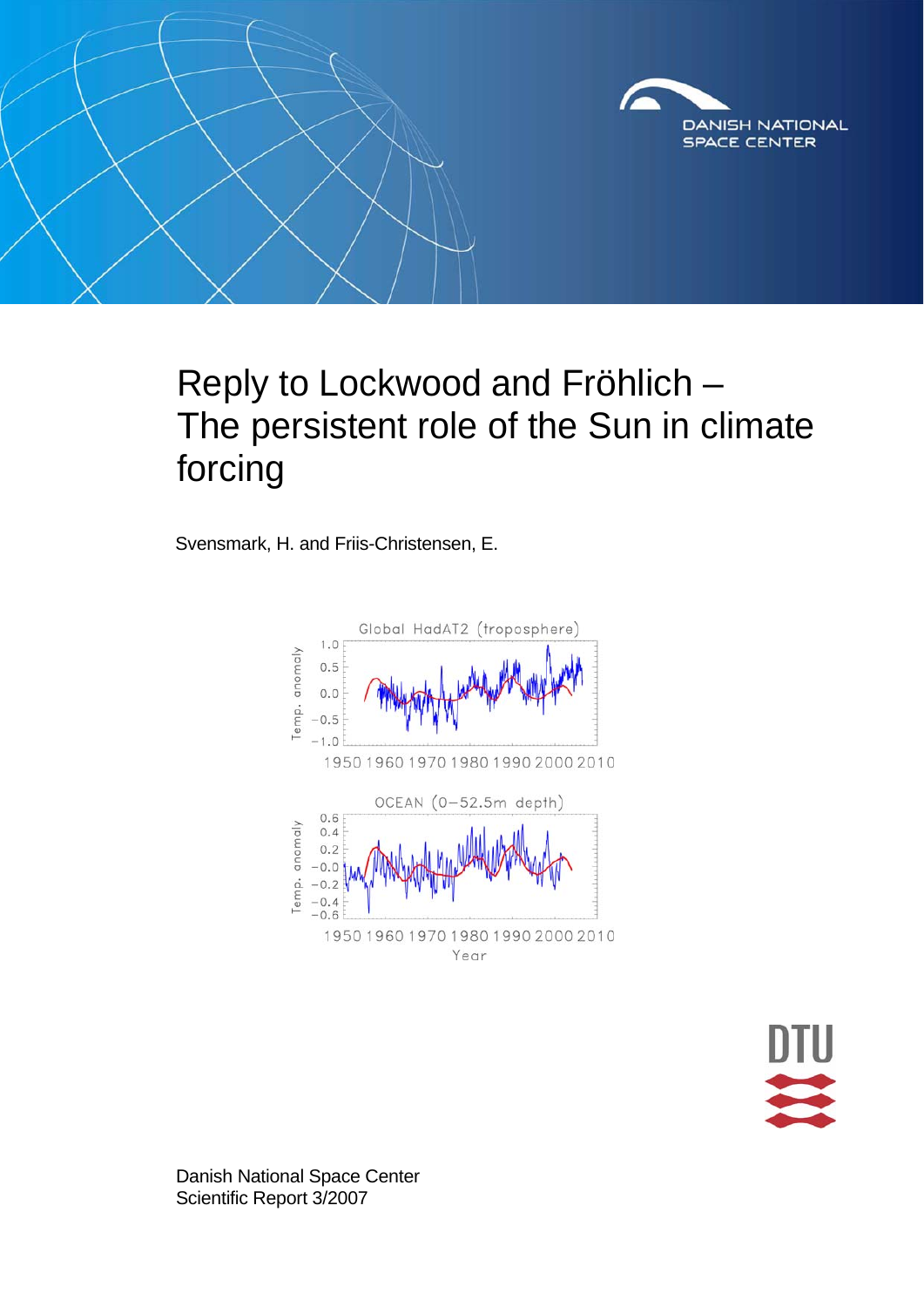Reply to Lockwood and Fröhlich **–** The persistent role of the Sun in climate forcing

Svensmark, H. and Friis-Christensen, E.

Danish National Space Center Scientific Report 3/2007

ISBN-10 87-91694-14-0 ISBN-13 978-87-91694-14-1 [http://www.space.dtu.dk](http://www.space.dtu.dk/)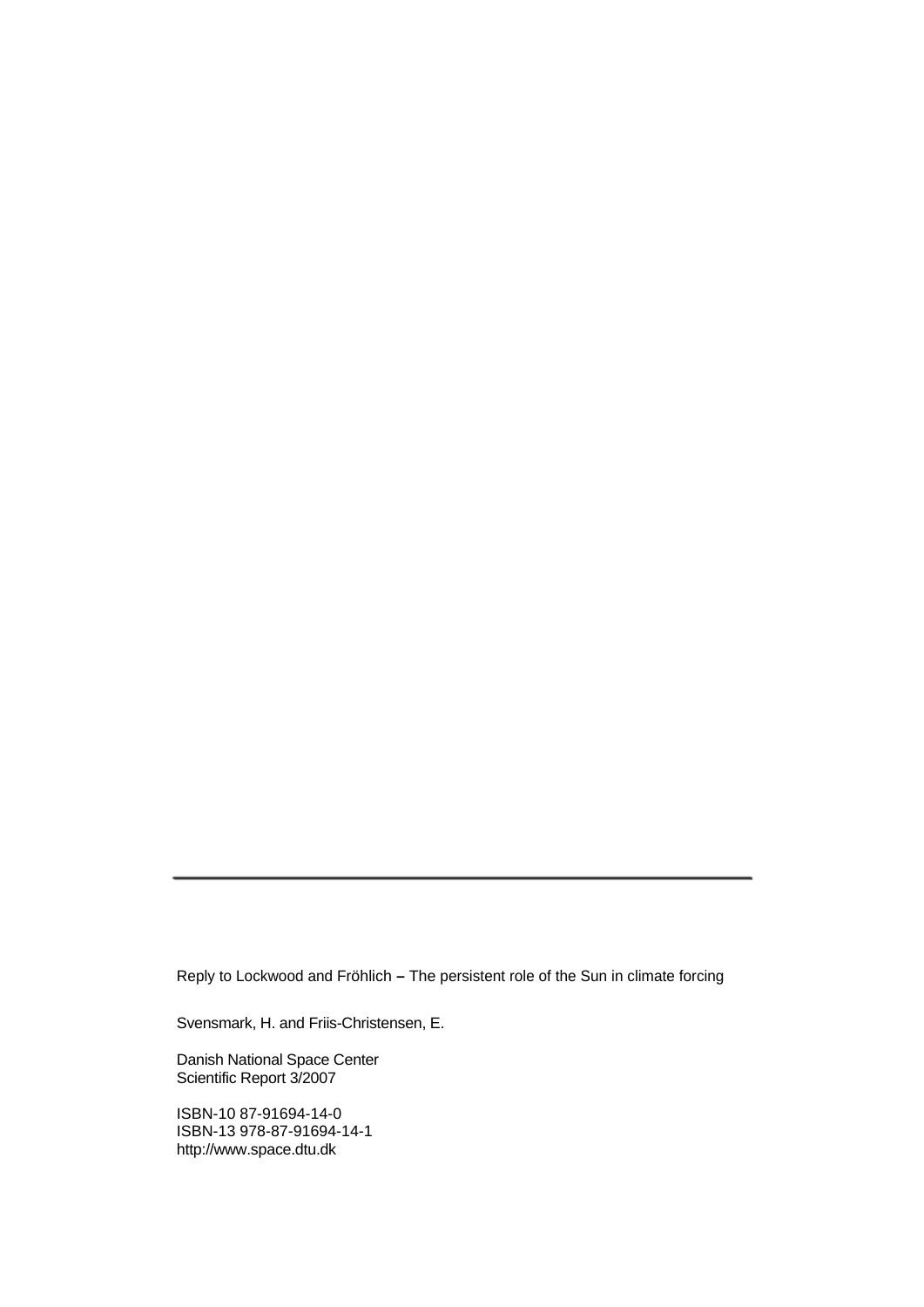## Reply to Lockwood and Fröhlich -The persistent role of the Sun in climate forcing

Henrik Svensmark† and Eigil Friis-Christensen Danish National Space Center, Copenhagen, Denmark

In a recent paper (ref. [1]) Mike Lockwood and Claus Frőhlich have argued that recent trends in solar climate forcing have been in the wrong direction to account for "the observed rapid rise in global mean temperatures". These authors accept that "there is considerable evidence for solar influence on Earth's pre-industrial climate and the Sun may well have been a factor in post-industrial climate change in the first half of the last century." But they argue that this historical link between the Sun and climate came to an end about 20 years ago. Here we rebut their argument comprehensively.



FIG. 1: The solar cycle is represented here in red by Haleakala/Huancayo cosmic ray counts, inverted (ref. [3]). In temperature variations other than those in the surface record favored by Lockwood and Fröhlich, the Sun's influence remains obvious. The tropospheric data are for 850 to 200 hPa (ref. [4]) and the ocean data are from the Simple Ocean Data Assimilation (SODA ref. [5]). There is no detrending of the data. Note also an apparent cooling of the ocean near-surface water since the 1990s.

Their analysis relies on data on surface air temperature which, they say, "does not respond to the solar cycle". Yet over the past 20 years the solar cycle remains fully apparent in variations both of tropospheric air temperature and of ocean sub-surface water temperature (Fig. 1). Here cosmic-ray flux (inverted) is used as an index of solar activity. Fig. 2 shows an analysis of tropospheric temperatures for the European Space Agency's ISAC project (Influence of Solar Activity Cycles) (ref.[2]). After the removal of confusions due to El Nino, volcanoes etc. and also a linear trend, as in the middle panel of Fig. 2, the negative correlation between cosmic-ray flux and tropospheric air temperatures is impressive. This is in keeping with the direct link between cosmic rays and cloud cover previously discussed (refs.  $[6-8]$ ).



FIG. 2: The solar cycle and the negative correlation of global mean tropospheric temperatures with galactic cosmic rays are apparent in this ESA-ISAC analysis (ref. [2]). The upper panel shows observations of temperatures (blue) and cosmic rays (red). The lower panel shows the match achieved by removing El Ninõ, the North Atlantic Oscillation, volcanic aerosols, and also a linear trend  $(0.14 \pm 0.4 \text{ K/Decade}).$ 

When the response of the climate system to the solar cycle is apparent in the troposphere and ocean, but not in the global surface temperature, one can only wonder about the quality of the surface temperature record. For whatever reason, it is a poor guide to Sun-driven physical processes that are still plainly persistent in the climate system.

As for the upward linear trend removed from Fig. 2 (lower), it is customary to attribute to greenhouse gases any increase in global temperatures not due to solar changes. While that is reasonable, one cannot distinguish between the effects of anthropogenic gases such as carbon dioxide and of natural greenhouse gases. For example, increased evaporation means that infrared radiation from water vapor, by far the most important greenhouse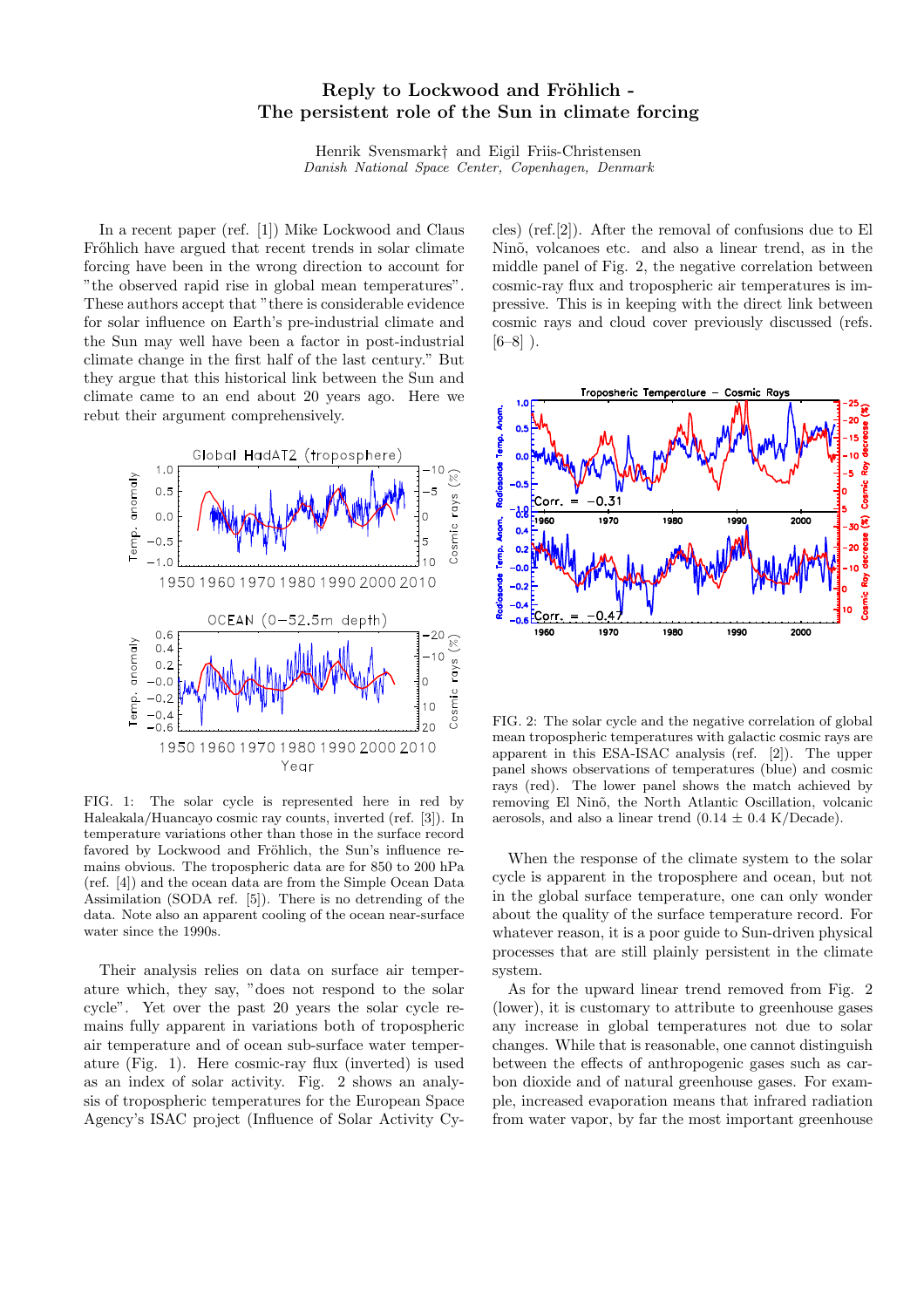

FIG. 3: The temperature of the troposphere (HadAT2 850- 200 hPa, ref. [4]) from January 1987 to July 2006 shows only a small trend since the beginning of the 1990s.

gas, will tend to provide positive feedback for any global warming, whether driven by anthropogenic or solar forcing. In any case, the most recent global temperature trend is close to zero.

Lockwood and Fröhlich erase the solar cycle from various data sets by using running means of 9 to 13 years. While these may be appropriate to illustrate trend reversals since about 1985 in various indicators of solar activity, in the case of global mean surface temperatures the use of a long running mean creates the illusion that the temperatures are still rising rapidly early in the 21st Century. Their Fig. 3f (ref. [1]) suggests a remarkable 0.1 K increase between 1998 and 2002, when the curves terminate. In reality, as shown in the unsmoothed presentation of monthly data in their own Fig. 1e, global surface temperatures have been roughly flat since 1998. The apparent pause in global warming is even plainer and of longer duration in the tropospheric data, as sampled in our Fig. 3.

|                                                                            |                                                                 | 1960-1975   1975-1990   since 1990 |  |
|----------------------------------------------------------------------------|-----------------------------------------------------------------|------------------------------------|--|
| $CR(\%)/decade$                                                            | $-1.44 \pm 0.78 \, \vert 3.80 \pm 1.92 \, \vert -0.48 \pm 0.75$ |                                    |  |
| Tropos. (K/decade) -0.13 $\pm$ 0.03 0.32 $\pm$ 0.05 0.13 $\pm$ 0.02        |                                                                 |                                    |  |
| $\cos( K/\text{decade})$ -0.07 $\pm$ 0.02 0.05 $\pm$ 0.03 -0.10 $\pm$ 0.02 |                                                                 |                                    |  |

Table 1. The accompanying Table shows the variation in trends for the three periods 1960-1975 1975-1990, and since 1990. The trends in ocean temperatures changed sign to match the variations in solar activity. For the troposphere the temperature trend changed sign in 1975, and since 1990 its magnitude has been greatly reduced. Note the cosmic ray variation (CR) has been inverted.

By Lockwood and Fröhlich's own data, solar magnetic activity is still high compared with 100 years ago. As to when the recent easing of activity began, counts of cosmic-ray muons at low altitudes were historically low

when the muon record-keeping ended in the early 1990s (ref. [7]). That implies an increase in relevant solar magnetic activity continuing till that time. A scarcity of muons can be linked to elevated global temperatures by a reduction in low cloud cover (ref. [8]) and low cloudiness was indeed at a minimum around 1992-93. By other solar indicators, like those cited by Lockwood and Fröhlich, the minimum muon counts may well be a little higher in the current solar cycles. That would explain the pause in global warming evident in our Table as well as in Lockwood and Fröhlich's own Fig. 1e.

That would explain the pause in global warming evident especially in the ocean (Fig. 1) and the troposphere (Fig. 3). The continuing rapid increase in carbon dioxide concentrations during the past 10-15 years has apparently been unable to overrule the flattening of the temperature trend as a result of the Sun settling at a high, but no longer increasing, level of magnetic activity. Contrary to the argument of Lockwood and Fröhlich, the Sun still appears to be the main forcing agent in global climate change.

† hsv@spacecenter.dk

- [1] M. Lockwood and C. Fröhlich, Proc. R. Soc. A, doi:10.1098/rspa.2007.1880, http://www.pubs.royalsoc.ac.uk/media/ proceedings a/rspa20071880.pdf
- [2] ISAC Final Report 2007, "Danish National Space Center Scientific Report 2/2007", ISBN-10 87-91694-12-4 http://www.spacecenter.dk/research/sunclimate/Projects/isac
- [3] Climax and Haleakala/Huancayo neutron monitor http://ulysses.sr.unh.edu/NeutronMonitor/
- [4] D.E.Parker, Gordon, M., Cullum, D.P.N., Sexton, D.M.H., Folland, C.K., and Rayner, N. 1997: 'A New Gridded Radiosonde Temperature Data Base and Recent Temperature Trends'. Geophys. Res. Letters, 24, 1499- 1503
- [5] Carton, J.A., G. Chepurin, X. Cao, and B.S. Giese, 2000a: A Simple Ocean Data Assimilation analysis of the global upper ocean 1950-1995, Part 1: methodology, J. Phys. Oceanogr., 30, 294-309. Carton, J.A., G. Chepurin, and X. Cao, 2000b: A Simple Ocean Data Assimilation analysis of the global upper ocean 1950-1995 Part 2: results, J. Phys. Oceanogr., 30, 311-326.
- [6] H. Svensmark and E. Friis-Christensen,Variation of Cosmic Ray Flux and Global Cloud Coverage - a Missing Link in Solar-Climate Relationships, J. Atmos. Sol. Terr. Phys 59, 1225 (1997).
- [7] H. Svensmark, Influence of Cosmic Rays on Earth's Climate, Phys. Rev. Lett. 81, 5027 (1998).
- [8] N. D. Marsh and H. Svensmark, Low Cloud Properties influenced by Cosmic Rays Phys. Rev. Lett. 85, 5004 (2000).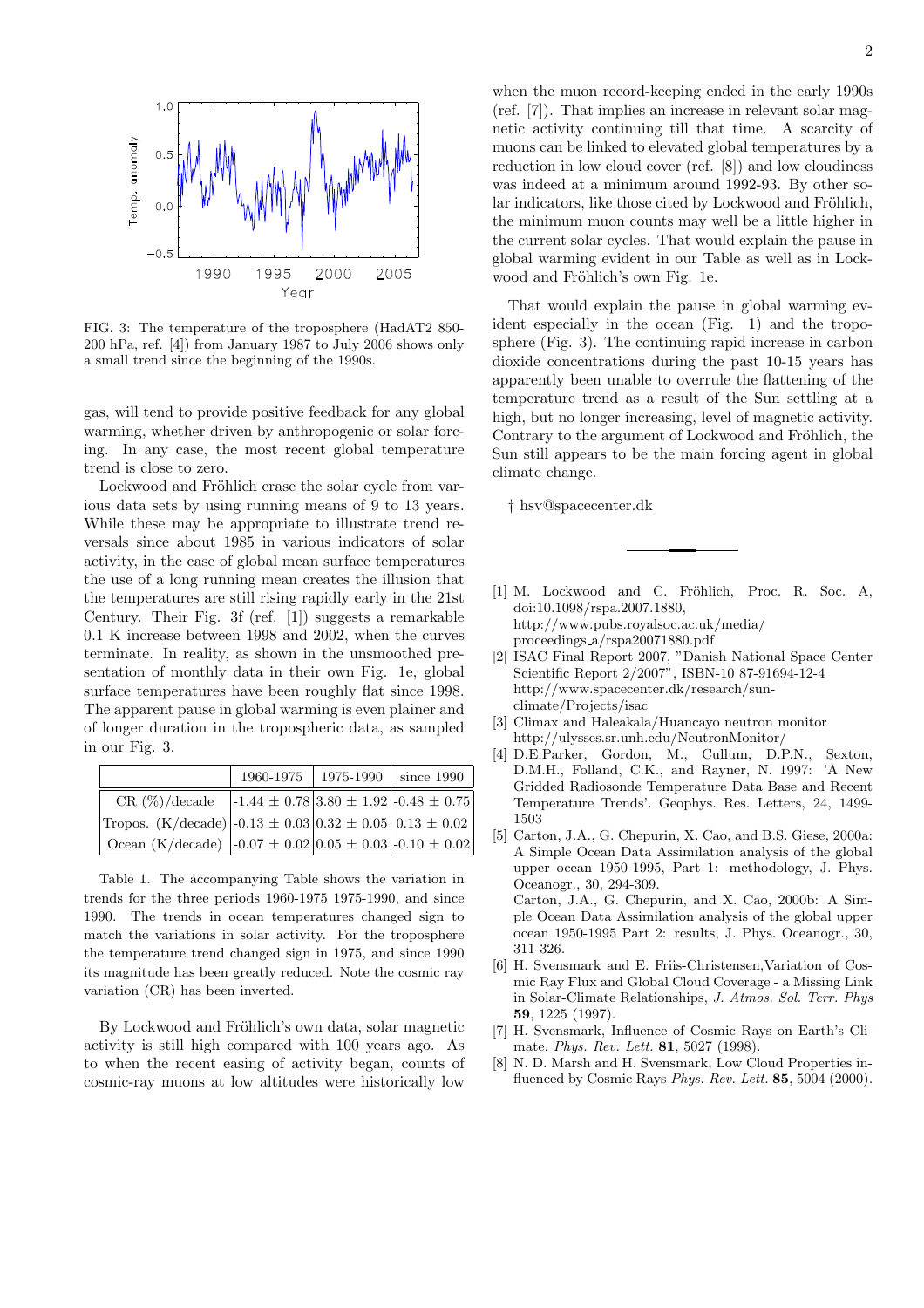## DNSC Scientific Report Series

DNSC Report Series is an informal report series, published at irregular intervals. This publication is copyrighted and may therefore only be reproduced electronically or in other media if this corresponds to direct citation and includes a full reference to the publication, i.e. individual pictures or brief quotations from the text.

1/2005 Khan, Shfaqat Abbas: Surface deformations analyzed using GPS time series

1/2007 Olsen, Nils; Terence J. Sabaka and Luis R. Gaya-Pique: Study of an Improved Comprehensive Magnetic Field Inversion Analysis for *Swarm* 

2/2007 Christiansen, Freddy; Haigh, Joanna D. and Lundstedt, Henrik: Influence of Solar Activity Cycles on Earth´s Climate – ISAC Final Report (in press)

3/2007 Svensmark, Henrik and Friis-Christensen, Eigil: Reply to Lockwood and Fröhlich – The persistent role of the Sun in climate forcing